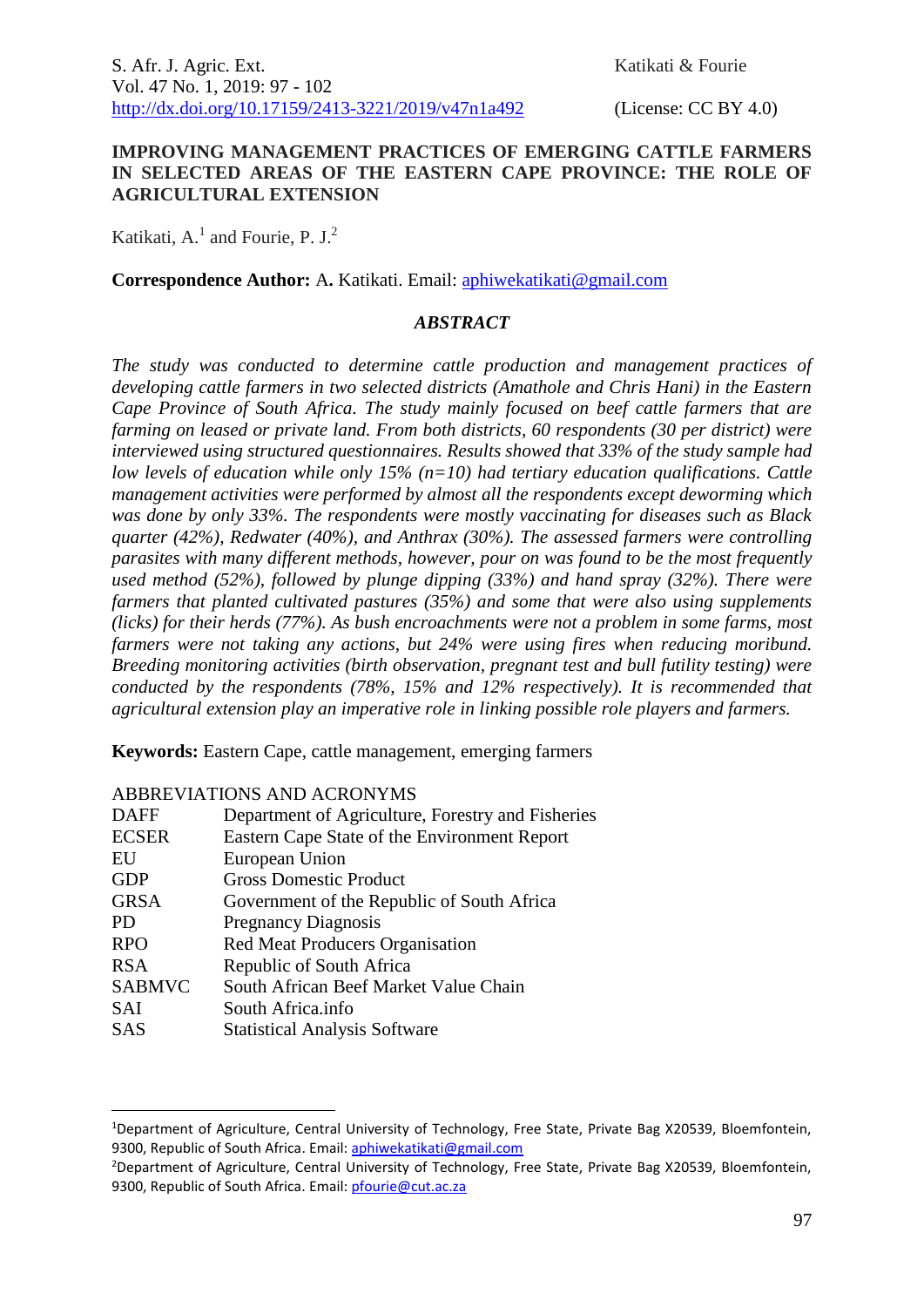# **1. INTRODUCTION**

According to Sejian *et al.* (2012:20), animal production is the most vital component of world agriculture as people are mostly dependent on domestic animals for many important needs (meat, fat, milk, and other dairy products, eggs and fibres like wool or cashmere) as well as for other purposes such as transport, draft power, and provision of fertilizers, especially in developing countries. In 2008, it was stated in the South African Information website that South Africa produces 85% of its meat requirements while the other portion (15%) is imported from other countries like Namibia, Botswana, Swaziland, Australia, New Zealand and the European Union (EU) (South Africa Info (SAI), 2008:01). However, Musemwa *et al.* (2008:239) found that cattle production contributed approximately 25% and 30% to the national agricultural Gross Domestic Product (GDP).

Provinces that are dominated by cattle farms include the Eastern Cape, parts of the Free State, KwaZulu-Natal, Limpopo, and the Northern Cape (Department of Agriculture, Forestry and Fisheries (DAFF), 2011:6). It has been documented that in South Africa, almost 50 000 commercial farmers own 8.2 million cattle, while 240 000 smallholders and three million subsistence farmers own 5.6 million cattle (DAFF, 2011:6). The Eastern Cape Province is one of the lowest beef producing (6%) provinces (DAFF, 2011:4), even though it was found to have a higher number of cattle than other provinces in South Africa (DEPARTMENT OF AGRICULTURE, FORESTRY AND FISHERIES, 2012:01). The South African beef industry is divided into subgroups according to resource availability, method and scale of production, namely large commercial, emerging, and the communal farmers (Scholtz *et al.,* 2008:2). Smallholder farms are challenged with limited access to land, scarcity of water and marketing channels, smaller herd size, animal diseases, theft (Montshwe, 2006:70), high transaction costs (Musemwa *et al*., 2008:241), and degradation of rangelands (GRSA, 2007:22). Emerging farmers are known for using traditional production techniques, lacking with institutional capacity and support and they have small farms that are labour-intensive. Most of them are based in the former homeland areas and there are very few of them that market their produce (Pienaar & Traub, 2015:4). The current study was carried out to assess the management practices of developing cattle farmers in the two selected districts of the Eastern Cape Province. Furthermore, the contribution that agricultural extension can make in the development of these farmers will also be highlighted.

# **2. MATERIALS AND METHODS**

The study was conducted at Amathole and Chris Hani Districts in the Eastern Cape Province of South Africa. This province is the second largest in the country (South African Government, 2017:01), and it has well established agriculture as commercial and subsistence farming are practised. The province has Karoo areas where extensive farming (game and livestock) is mostly done (Eastern Cape State of the Environment Report (ECSER), 2009:01). The respondents were the emerging cattle farmers who farm on private or leased land. Since both selected districts had eight municipalities each, there were two municipalities on each who had no farms and were not considered. Therefore, 12 municipalities (six from each district) were selected where five respondents were selected from each municipality, providing a total of 60 farmers for the study. Structured questionnaires were used to collect data and respondents were individually interviewed. Factors that were investigated included details of the farmer, herd information, and assessments of financial and animal land management. The collected data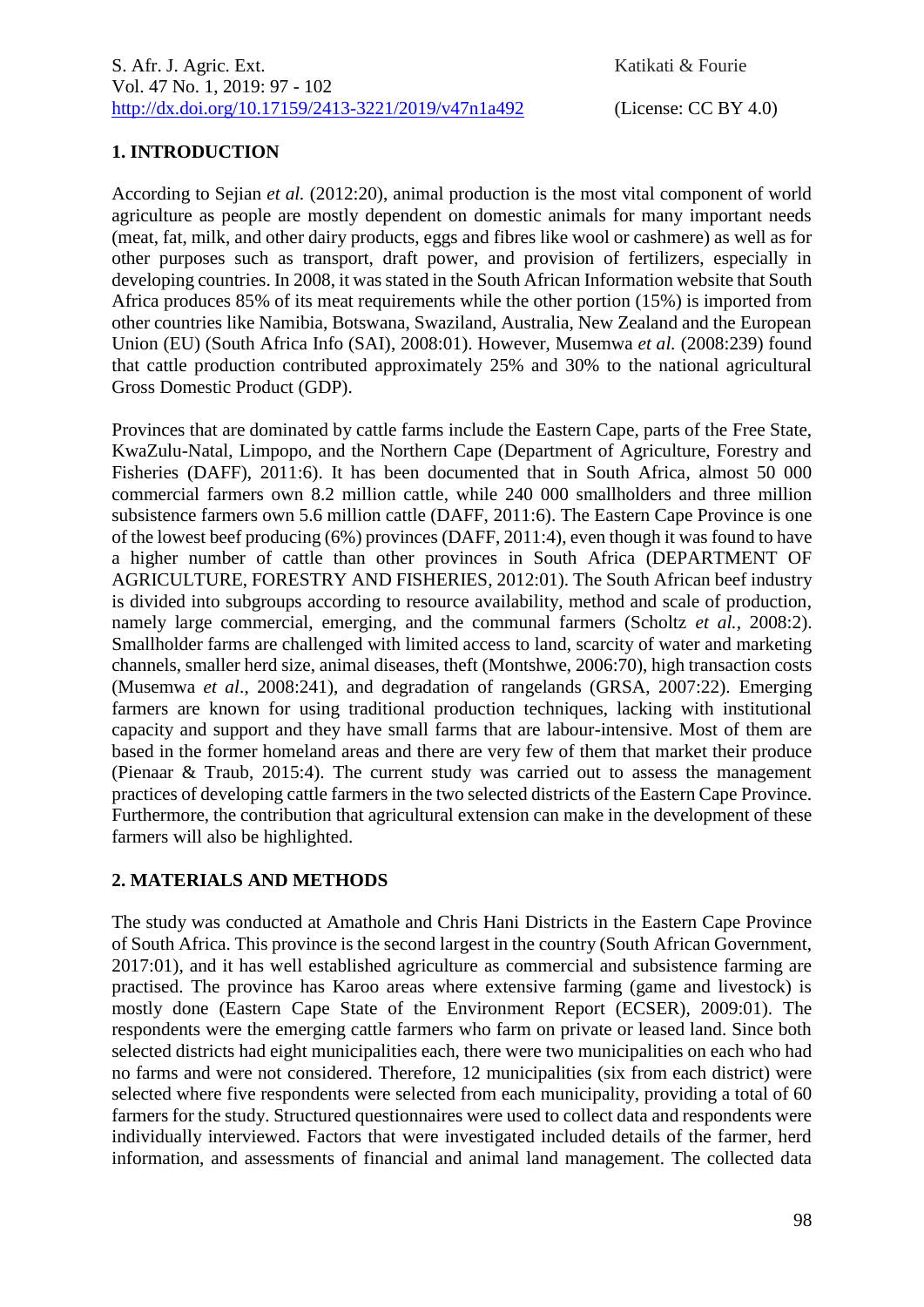were captured in Microsoft Office Excel. Before the analysis took place, the data was cleaned and then analysed using the Statistical Analysis Software programme.

# **3. RESULTS AND DISCUSSION**

## **3.1 Educational level**

There were 14 (23.3%) respondents with no education while six (10%) had grade 1-6. Only three (5%) farmers had degrees in agriculture. The level of education is directly related to the success of a farm and it influences their decision making (Lubambo, 2011:30). With regards to marketing, educated farmers prefer abattoirs while ones with no education prefer private buyers (Musemwa *et al.,* 2007:131). Performance based on level of education and income generated from cattle farming only is also shown. A high average (23.4±33.84) number of cattle sold was found on farms with grade 1-6, however, farms with agricultural qualifications had the highest average income (R109 666.70). In Table 1, age and farming experience averages of respondents are shown. The age of the farmers is regarded as a crucial factor for the success and sustainability of a farm as it indicates some farmer's variables, in other words, the level of decision-making and interest (Lubambo, 2011:28). Experience in farming has been found to have an influence in selecting marketing channels (Musemwa *et al.,* 2007:01). Yeamkong and colleagues (2010:814) found that longer experience in dairy farming had increased monthly milk yield and revenue in Thailand. Extension could possibly play a role in the improvement of the general farming knowledge of these farmers by connecting them with the agricultural industry and academic institutions. The provision of service learning by universities may also provide a solid platform in enhancing the knowledge of these farmers.

| Level of<br>education  | Proportion<br>of | Number of sold<br>animals |       | Animal sales $(R)$          |         |  |  |
|------------------------|------------------|---------------------------|-------|-----------------------------|---------|--|--|
|                        | respondents      | $Mean \pm SD$             | Total | $Mean \pm SD$               | Total   |  |  |
| No Education           | 14 (23%)         | $14.31 \pm 12.43$         | 186   | 129015.4±261356.62          | 1677200 |  |  |
| Grade 1-6              | $6(10\%)$        | $23.4 \pm 33.84$          | 117   | 90040±132098.19<br>450200   |         |  |  |
| Grade 7-12             | 27(45%)          | $16.74 \pm 24.95$         | 385   | 75100±101227.4              | 1877500 |  |  |
| Agric. Degree          | 3(5%)            | $16 \pm 16.52$            | 48    | 329000<br>109666.7±74676.52 |         |  |  |
| Other<br>qualification | 10(17%)          | $17.29 \pm 12.39$         | 121   | 86857.14±58924.18           | 608000  |  |  |
|                        |                  |                           |       |                             |         |  |  |
|                        | Age (years)      |                           |       | <b>Farming Experience</b>   |         |  |  |
| $Mean \pm SD$          |                  | $55.11 \pm 14.93$         |       | $11.91 \pm 7.65$            |         |  |  |

**Table 1:** Educational level and performance of emerging cattle farmers in Amathole and Chris Han, Eastern Cape

### **3.2 Cattle management activities**

The entire group of farmers was practising activities listed in Table 2 on their farms, except for deworming which was only being practised by 33% of the sample. Only 2% of the respondents were not branding livestock, while almost all other activities were done throughout the year, except for those farmers who were deworming in summer. Even though castration was mostly done in all seasons (58%), some farmers were castrating in winter (20%). In bulls, castration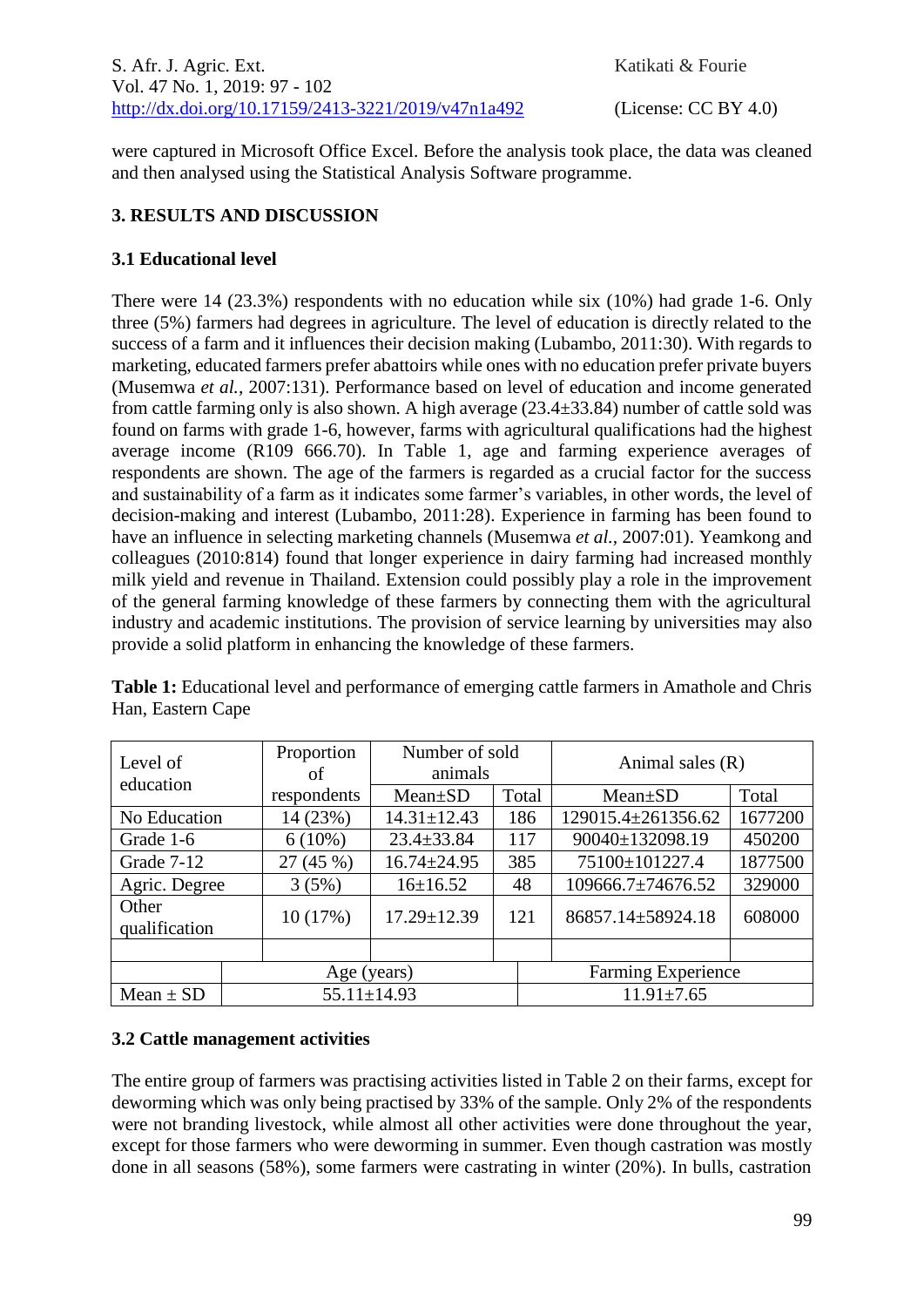helps in preparing them for market, since steers are usually the most frequently targeted for selling or slaughter (Musemwa *et al*., 2007:01). The results show that respondents had an idea about cattle management activities, however, there is still a lack of knowledge on when a specific activity must be carried out. This gap should be bridged by agricultural extension in collaboration with agricultural research, breeders' society and industry. Even commercial farmers have become more willing to assist in the development of emerging farmers.

| <b>Management activities</b> | Proportion of respondents $\&$ seasons $(\%)$ |                             |        |                             |                   |       |
|------------------------------|-----------------------------------------------|-----------------------------|--------|-----------------------------|-------------------|-------|
|                              | <b>Summer</b>                                 | Autumn                      | Winter | Spring                      | <b>Throughout</b> | Total |
| Castration                   | 8                                             | 10                          | 20     |                             | 58                | 100   |
| Dehorning                    | 10                                            | 13                          | 16     | 3                           | 58                | 100   |
| Deworming                    | 15                                            | 9                           | 2      |                             |                   | 33    |
| Ear tagging                  |                                               |                             |        | $\mathcal{D}_{\mathcal{L}}$ | 83                | 100   |
| <b>Branding</b>              |                                               |                             | 9      |                             | 77                | 98    |
| Treating sick animals        |                                               | $\mathcal{D}_{\mathcal{L}}$ | 5      |                             | 93                | 100   |
| Sorting calves               |                                               |                             | 8      |                             | 88                | 100   |
| Vaccinating                  |                                               |                             |        |                             | 80                |       |

**Table 2:** Cattle management activities of emerging cattle farmers in Eastern Cape

# **3.3 Animal health and nutrition**

Vaccination and tick control are mostly carried out as government services unlike other poorly executed practices (deworming) (Nowers, Nobumba & Welgemoed*,* 2013:49). In this study, 88.3% of respondents were vaccinating while 11.7% were not. Most vaccinated diseases were Black quarter (42%), Redwater (40%) and Anthrax (30%), while Trichomonas (2%), Pulpy kidney (2%) and Footrot (2%) were the least vaccinated diseases. Some respondents were just vaccinating animals without knowing the specific diseases. To reduce occurrence of illness in a cattle herd, there should be an implementation of sound vaccination programmes, parasite control, and frequent herd observation. Through non-formal education, extension services could facilitate these farmers on how livestock vaccination should be followed based on geographical location and season of the year. In an extension approach, companies selling animal health and feed products could be mobilised to eventually become more involved in rural communities.

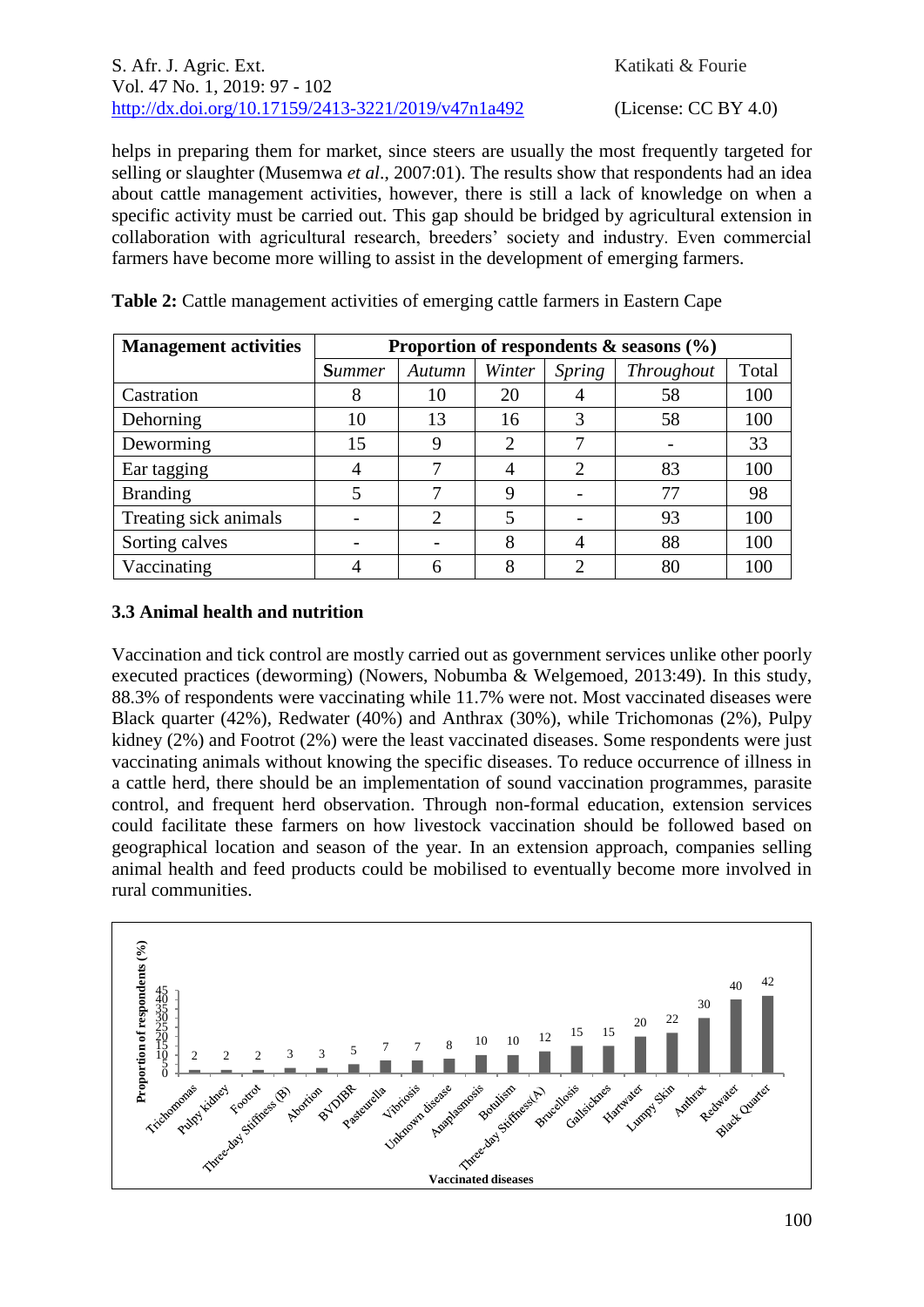**Figure 1:** Disease vaccinated by respondents

## **3.4 Parasite control**

The most frequently used method of parasite control was found to be pour on (52%), followed by plunge dipping (33%) and hand spraying (30%), while 16% were using spot treatment, injectable parasiticides and dosing (Figure 2). De La Fuente *et al.* (1998:1) stated that external parasite control (ticks) and the transmission of tick-borne diseases remains a challenge for the cattle industry, especially in tropical and subtropical areas of the world. Even though traditional control methods were put in place, parasites still result in severe losses for the cattle farming. It is vital to control these parasites in livestock as they cause diseases and wounds that are predisposed to screwworm infestation and damaged teats in cows (Moyo & Masika, 2009:01). From the results of the current study there is evidence that a substantial proportion of respondents (82%) were controlling internal parasites while only 18% were not controlling it at all (Figure 3). Worldwide internal parasites are a continuous problem, however grazing management strategies and biological control have been proven to be effective non-chemical parasite control methods (Waller, 2006:277). Internal parasites cause deficient performance and occasionally lead to death in young animals; they damage internal organs and subsequently affect the digestion (Williams & Loyacano, 2001:9).





# **3.5 Cattle supplementation (licks)**

Most of the respondents (77%) were supplementing their animals, while 23% believed that supplements are expensive, and only 2% indicated that they did not know anything about licks. Some respondents were supplementing throughout the year (58%) while most of them were only supplementing in winter (13%). Van Pletzen (2009:01) documented that there is a lick supplementation programme that was developed to correct the deficiencies or imbalances in specific areas. There are limited elements on natural veld in certain seasons (phosphate and trace elements). For instance, in winter, veld intake in cattle decreases as digestibility, palatability and protein content decreases. Winter supplementation (protein) prevents losses of weight in livestock while summer licks maximise growth (Van Pletzen, 2009:01). This type of information needs to be emphasised to the farmers.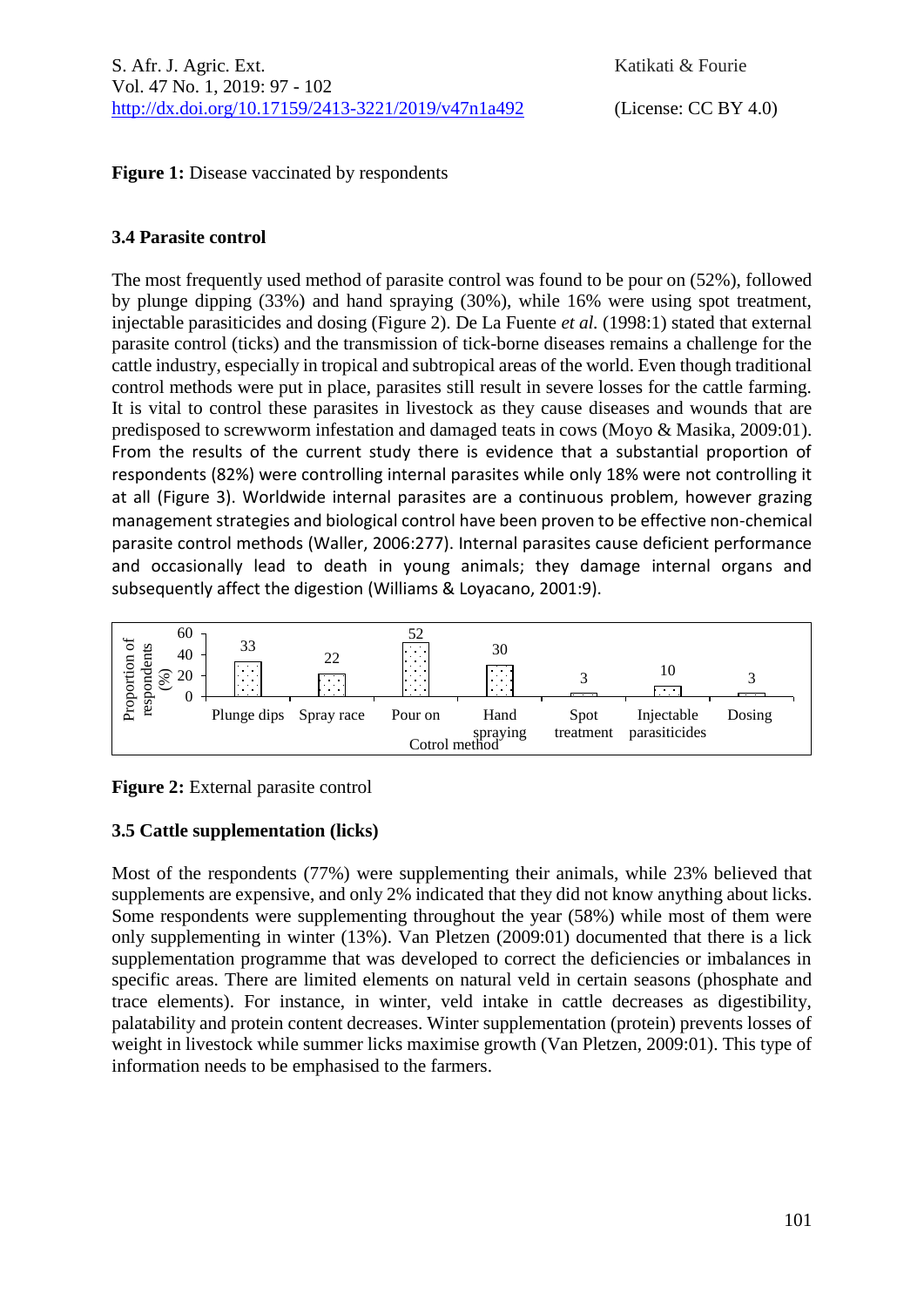S. Afr. J. Agric. Ext. Katikati & Fourie Vol. 47 No. 1, 2019: 97 - 102 [http://dx.doi.org/10.17159/2413-3221/2019/v47n1a492](https://urldefense.proofpoint.com/v2/url?u=http-3A__dx.doi.org_10.17159_2413-2D3221_2019_v47n1a485&d=DwMFAg&c=vTCSeBKl9YZZHWJzz-zQUQ&r=2O1irMqrdumXAIE9PdSLREhTXj5iyPGEywcz8I6zQwI&m=niwmmhX1mCI8GpeJjK8D7j-v09hQgXHBu3LsS3Opojw&s=98o8gy8B6ly02TS5WoJvLScIQPXENi4ceK3R3c9Iu9c&e=) (License: CC BY 4.0)



Figure 3: Proportion of respondents on internal parasites, animal supplementing, season of supplementing and reasons for supplementing

### **3.6 Veld management**

Half (50%) of the farmers kraal (cattle enclosure) their animals at night. Farmers are kraaling their stock in order to prevent theft, road accidents, and crop damage, as well as to minimise disease and parasite control (Nthakheni, 1993:01). However, day grazing and night kraaling are mostly practised in communal areas (Kunene & Fossey, 2006:01). However, cattle add some organic matter back to the field. The majority of respondents (76%) had camps while 23% do not have any. Livestock farms that are not divided into camps are prone to uncontrolled breeding, spread of diseases and undesirable bull to cow ratio (Sekwadi, Maboa & Maqashu, 2016:50). Camps (fencing) in a farming environment help in reducing labour expenses. The management of grazing, breeding, diseases, parasites, trespassing, theft and predation become more practical (Moyo *et al.,* 2008:01). Most of the respondents (71%) were found to be performing rotational grazing while 29% were following continuous grazing. Since rotational grazing requires a high work load and a lot of fencing, it requires more finances (Tainton, 1999:173). Rotational grazing is predicted to increase grass production during the year of grazing, and prevent grassland growing out and losing quality (Fynn, 2012:01). Foster (2015:15) listed continuous grazing as one of the harmful rangeland management practices. Furthermore, 35% of respondents had cultivated pastures on their farms (Figure 4). The reason for this might be due to the high establishment cost of cultivated pastures. When cultivated pastures are limited, herd productivity becomes low, regardless of the potential of the breed. The establishment and maintenance of pastures is expensive, but it improves security and allows easy access to obstacles like intense bush; and it also improves the value of the farm (Siegmund-Schultze *et al.,* 2007:01). These facts need to be brought to the farmers' attention as it might encourage them to follow rotational grazing. As natural veld is the major source of feed for emerging farmers, extension agents need to ensure that farmers are managing their grazing well through training and supervision. Even in this situation, extension could serve as a valuable link between academic institutions and farmers as universities are frequently searching for sites where practical demostrations can be presented.



**Figure 4:** Cattle kraaling, veld division and grazing system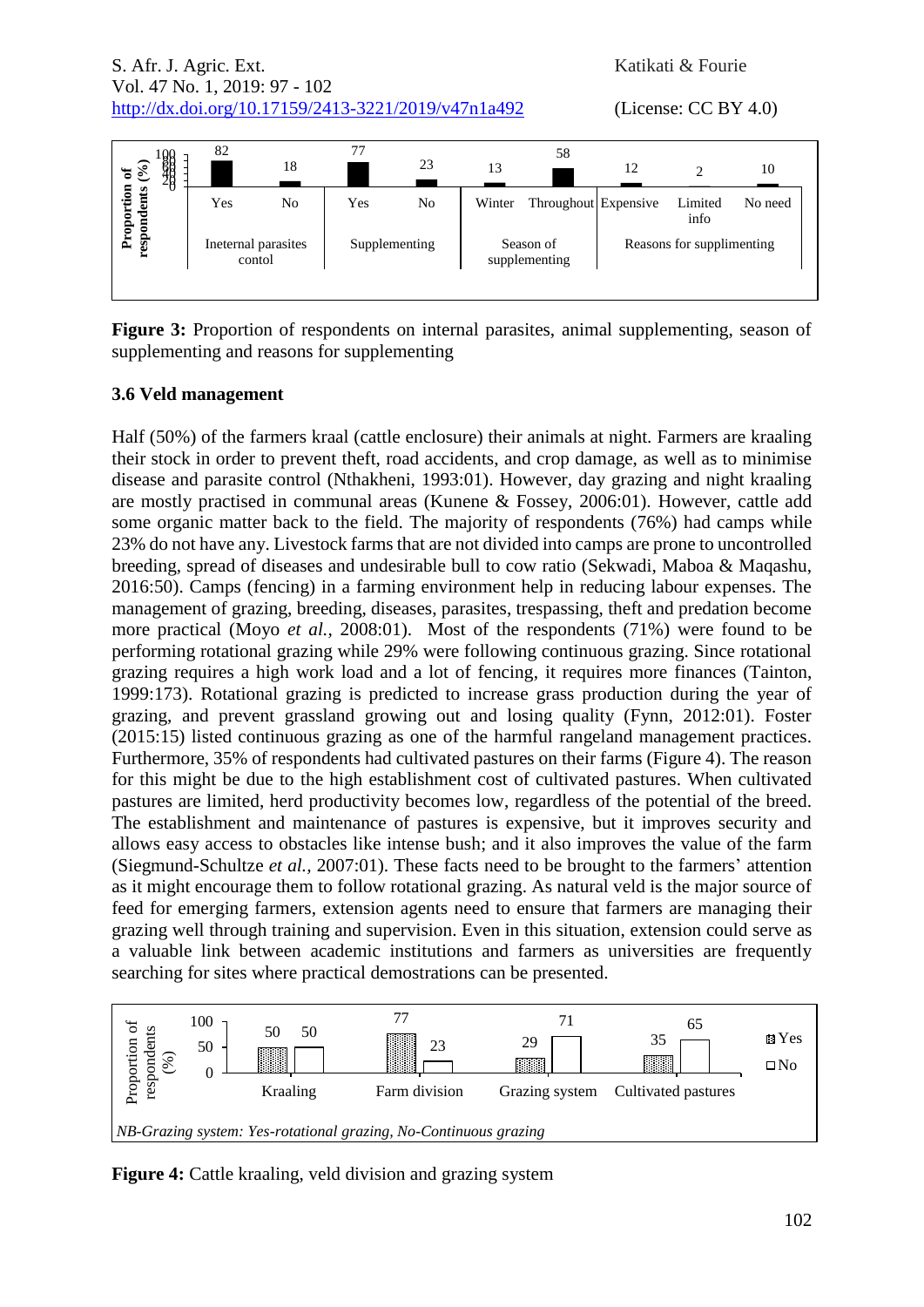### **3.7 Moribund and bush encroachment management**

More than half of the respondents (74%) were not taking any means against bush encroachment while 24% were burning for controlling moribund (Table 3). The results of the current study are in line with those of Mahlobo (2016:20) who stated that fire is used to remove dry and dead plant materials, for initiating new lushes of grass, for eradicating ticks, tsetse flies and other insects or pests harmful to livestock, and for harvesting forest honey. However, veld burning has destroyed plant residues that would have helped for winter grazing and enhanced the degradation of the land in South Africa. Many respondents (32%) were not taking control or preventative measures to limit bush encroachment while 18% were removing it mechanically (Table 3). This encounter can be caused by a shortage of rainfall, notably wet cycles, heavy grazing, absence of hot brush killed fires, loss of large trees, and soil nutrient changes. Moreover, some of the woody plants add value to browsing for livestock (Solomon, Snyman & Smit, 2007:489).

| <b>Control methods</b>                     | Proportion of respondents $(\% )$ |                 |  |  |
|--------------------------------------------|-----------------------------------|-----------------|--|--|
|                                            | <b>Bush encroachment</b>          | <b>Moribund</b> |  |  |
| No action                                  | 32                                | 74              |  |  |
| Allow surrounding households to take trees |                                   |                 |  |  |
| Spraying (Chemical)                        |                                   |                 |  |  |
| Mechanically remove                        | 18                                |                 |  |  |
| Spraying and mechanically remove           | 5                                 |                 |  |  |
| Hire aerial spraying                       |                                   |                 |  |  |
| <b>Burning</b>                             | 5                                 | 24              |  |  |
| No encroachment of undesirable plants      | 32                                |                 |  |  |
| Unplanned fires sometimes                  |                                   |                 |  |  |

**Table 3:** Measures to control bush encroachment and moribund

### **3.8 Livestock breeding management**

The proportion from the study sample that were doing the parturition observation, pregnancy and fertility testing, season breeding and own bull breeding were 78%, 15%, 12%, 47% and 62% respectively. Matiko *et al.* (2008:897) stated that smallholders are not practising the pregnant diagnosis in their herds as there is a scarcity of veterinarians and they do not know the Pregnancy Diagnosis (PD) importance in cattle farming. As there is a low portion of respondents that are taking part in these practices, extension services could improve the production and profitability of these farmers through providing non-formal, agriculturally related, continued training and support. The advancement of scientific breeding and the use of breeding values by the Merino breeders' society may be used as a vehicle in extension programmes to promote a more scientific approach.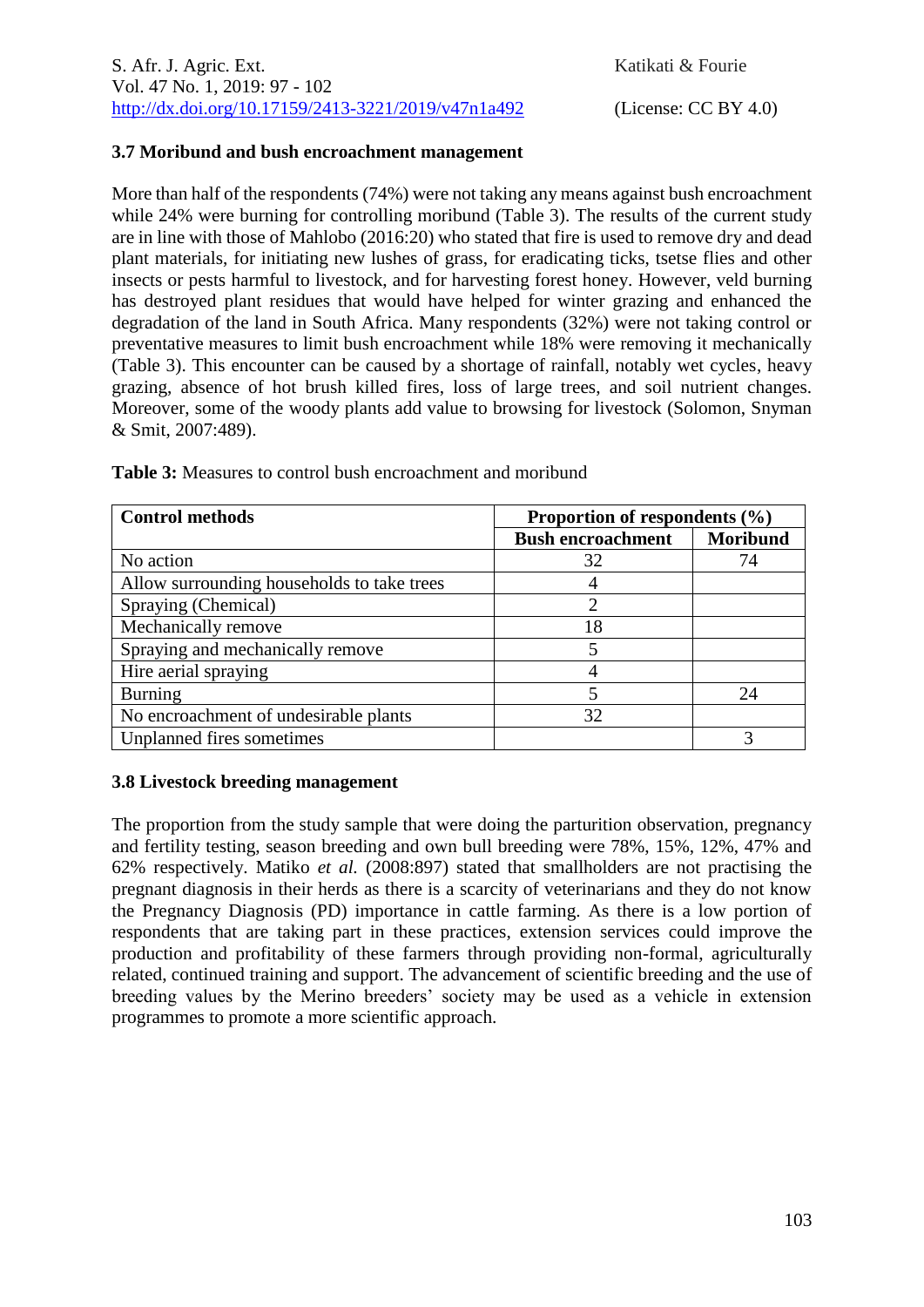S. Afr. J. Agric. Ext. Katikati & Fourie Vol. 47 No. 1, 2019: 97 - 102 [http://dx.doi.org/10.17159/2413-3221/2019/v47n1a492](https://urldefense.proofpoint.com/v2/url?u=http-3A__dx.doi.org_10.17159_2413-2D3221_2019_v47n1a485&d=DwMFAg&c=vTCSeBKl9YZZHWJzz-zQUQ&r=2O1irMqrdumXAIE9PdSLREhTXj5iyPGEywcz8I6zQwI&m=niwmmhX1mCI8GpeJjK8D7j-v09hQgXHBu3LsS3Opojw&s=98o8gy8B6ly02TS5WoJvLScIQPXENi4ceK3R3c9Iu9c&e=) (License: CC BY 4.0)

| 100<br>50<br>0 | 78<br><b>1999.99</b><br><b>BEE</b> | 22                         | <b>Report Follows</b> | 85 | 12<br><b>PERSONAL</b> | 88 | 47<br>33 | 53               | 62  | 38                                          |  |
|----------------|------------------------------------|----------------------------|-----------------------|----|-----------------------|----|----------|------------------|-----|---------------------------------------------|--|
|                | Yes                                | No                         | Yes                   | No | Yes                   | No | Yes      | No               | Yes | No                                          |  |
|                |                                    | Parturition<br>Observation | Cows pregnancy tests  |    | Bulls fertility tests |    |          | Breeding seasons |     | Breed your own bulls<br>to use in your herd |  |

**Figure 5:** Cattle breeding enhancement practices

# **3.9 Livestock performance**

The assessed farmers had a total of 2861 breeding stock (cows  $= 74\%$  and heifers  $= 26\%$ ). The conception, calving and weaning rate were 93%, 88%, and 82% respectively. Furthermore, these findings are elevated for the level of farmers as Matiko *et al.* (2008:01) observed a pregnancy rate of 44% in emerging farmers and stated that the minimum pregnancy rates in commercial farmers should be approximately 70%. These figures are therefore lower than those of the current study. Comparable results were found by Grobler (2016:59) who found pregnancy rates ranging between 60% and 93%. Performance of the respondents can be improved by ensuring that cattle management activities are followed and monitored through extension services. Farmers should also be made aware of efficiency benchmarks.

| <b>Breeding cattle</b> | <b>Number of animals</b> | <b>Breeding stock performance</b> |              |              |  |  |
|------------------------|--------------------------|-----------------------------------|--------------|--------------|--|--|
|                        | $bred(100\%)$            | Pregnancy rate                    | Calving rate | Weaning rate |  |  |
| Cows                   | 1915                     | 1763 (92%)                        | 1674 (87%)   | 1550 (81%)   |  |  |
| Heifers                | 946                      | 884 (93%)                         | 850 (90%)    | 798 (84%)    |  |  |
| Total                  | 2861                     | 2647 (93%)                        | 2524 (88%)   | 2348 (82%)   |  |  |

**Table 4:** The total and percentage of bred cows and heifers from mating until weaning

### **4. CONCLUSION**

Emerging cattle farmers are mostly older people, particularly in this study area, and most of them do not have a tertiary education. With regards to livestock health management, they vaccinate for many diseases, but most respondents vaccinated for Black quarter, Redwater and Anthrax. They were also controlling parasites. Some farmers provided supplementary licks and feeds and had cultivated pastures on their farms. However, there is evidence that farmers had an issue with fencing as they had camps but are still engaging in continuous grazing. In some management practices, our respondents had minimal information about bush encroachment and moribund management. Therefore, the study shows that there is still a role that needs to be played by the agricultural extension services for the developing farmers. In order to improve these farmers' productivity, the agricultural extension agents also need to assist farmers through training in improved farming methods and techniques. In the long term, it could result in better production efficiency and income, better standards of living, and lifting the social and educational standards of rural life. An integrated and well-coordinated agricultural extension programme, driven by a team of trained and knowledgeable specialists in the field of animal production, could render the much-needed momentum towards economic cattle production. Finally, the study recommends that government be responsible for hosting planned workshops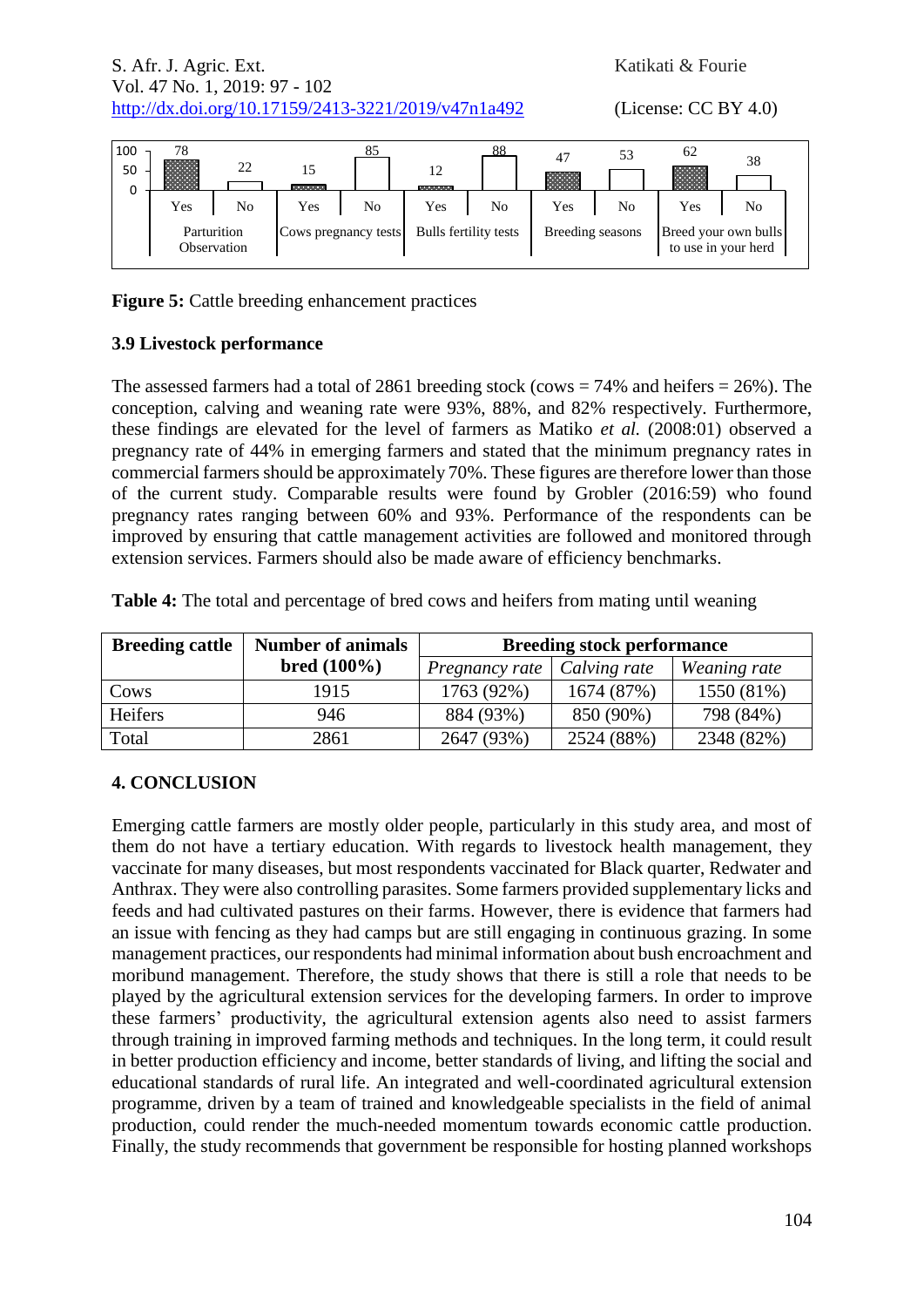for farmers in order to equip them with knowledge. In addition, agricultural bodies such as the RPO and breeders' societies could also play a meaningful role in the training of these farmers.

### **5. ACKNOWLEDGEMENTS**

National Research Foundation and Central University of Technology for financial assistance are acknowledged. Our sincere gratitude goes to all the farmers who participated during the period of study for their precious time.

### **REFERENCES**

- DEPARTMENT OF AGRICULTURE, FORESTRY AND FISHERIES, 2011. A profile of the South African beef market value chain [viewed 2 April 2016]. Available from: <http://www.nda.agric.za/docs/AMCP/BeefMVCP11-12.pdf>
- DEPARTMENT OF AGRICULTURE, FORESTRY AND FISHERIES (DAFF), 2012. Animal production [viewed: 7 February 2018]. Available from: [http://www.daff.gov.za/daffweb3/Branches/Agricultural-Production-Health-Food-](http://www.daff.gov.za/daffweb3/Branches/Agricultural-Production-Health-Food-Safety/Animal-Production/Livestock-Production)[Safety/Animal-Production/Livestock-Production](http://www.daff.gov.za/daffweb3/Branches/Agricultural-Production-Health-Food-Safety/Animal-Production/Livestock-Production)
- DE LA FUENTE, J., RODRÍGUEZ, M., REDONDO, M., MONTERO, C., GARCÍA-GARCÍA, J., MÉNDEZ, L., SERRANO, E., VALDÉS, M., ENRIQUEZ, A., CANALES, M. & RAMOS, E., 1998. Field studies and cost-effectiveness analysis of vaccination with Gavac™ against the cattle tick Boophilus microplus*. Vaccine,* 16(4):366-373.
- EASTERN CAPE STATE OF THE ENVIRONMENTAL REPORT (ECSER), 2009. Department of Economic Development and Environmental Affairs [viewed 7 April 2016]. The contract of the Available contract of the from: [http://projects.gibb.co.za/Portals/3/projects/200911%20Eastern%20Cape%20Environm](http://projects.gibb.co.za/Portals/3/projects/200911%20Eastern%20Cape%20Environmental/State%20of%20Environment%20Report%20%E2%80%93%20Work%20in%20progress%20draft.pdf) [ental/State%20of%20Environment%20Report%20%E2%80%93%20Work%20in%20p](http://projects.gibb.co.za/Portals/3/projects/200911%20Eastern%20Cape%20Environmental/State%20of%20Environment%20Report%20%E2%80%93%20Work%20in%20progress%20draft.pdf) [rogress%20draft.pdf](http://projects.gibb.co.za/Portals/3/projects/200911%20Eastern%20Cape%20Environmental/State%20of%20Environment%20Report%20%E2%80%93%20Work%20in%20progress%20draft.pdf)
- FOSTER, L.A., 2015. The profitability and production of a beef herd on transitional Cymbopogon – Themeda veld receiving three different levels of supplementation*.* D Tech Thesis, Central University of Technology.
- FYNN, R.W., 2012. Functional resource heterogeneity increases livestock and rangeland productivity*. Rangeland Ecol Manag*, 65(4):319-329.
- GROBLER, S.M., 2016. Alternative management systems to increase beef production under extensive conditions. PhD Thesis, University of the Free State.
- GRSA-*Government of the Republic of South Africa support to NEPAD–CAADP implementation* 2007. TCP/SAF/3002 (I) (NEPAD Ref.07/50 E), pp 22.
- KUNENE, N.W. & FOSSEY, A., 2006. A survey on livestock production in some traditional areas of Northern Kwazulu Natal in South Africa. *Livestock Res. Rural Dev*., 18:30-33.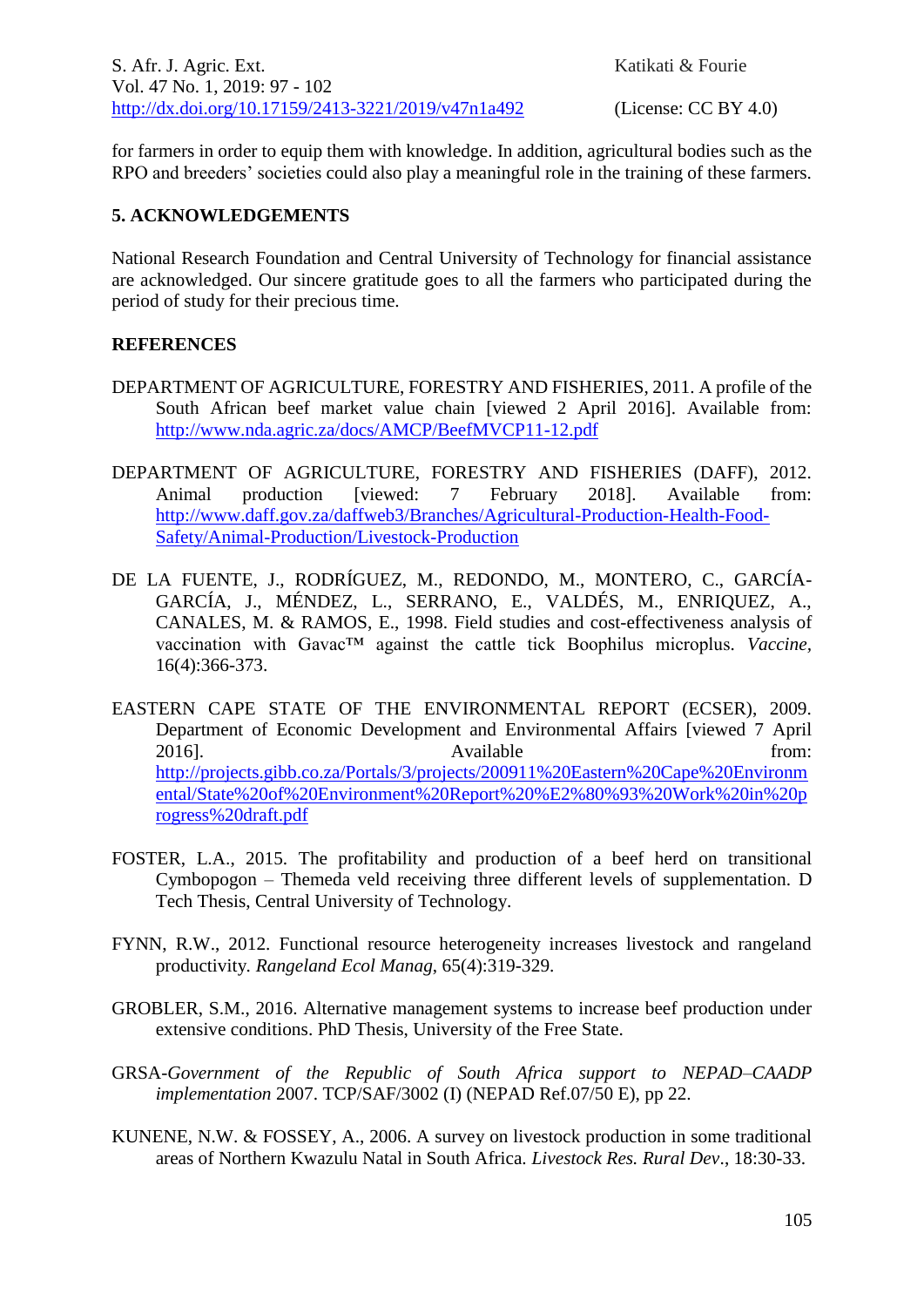- LUBAMBO, P.T., 2011. An appraisal of post-transfer production trends of selected land reform projects in the North-West Province, South Africa, MSc Thesis, University of Pretoria.
- MAHLOBO, B.T., 2016*.* Multi–criteria livestock assessment for sustainability of smallholder farms in Kwa-Zulu Natal. PhD Thesis, Stellenbosch University.
- MATIKO, M.K., KANUYA, N.L., WALDMANN, A., ROPSTAD, E. & REKSEN, O., 2008. Environmental constraints on post-partum ovarian activity in Tanzanian Zebu cows. *Theriogenology,* 69(7):896-904.
- MONTSHWE, B.D., 2006. Factors affecting participation in mainstream cattle markets by small-scale cattle farmers in South Africa. PhD Thesis, University of the Free State.
- MOYO, B. & MASIKA, P.J., 2009. Tick control methods used by resource-limited farmers and the effect of ticks on cattle in rural areas of the Eastern Cape Province, South Africa. *Trop. Anim. Health Prod.,* 41(4):517-523.
- MOYO, B., DUBE, S., LESOLI, M. & MASIKA, P.J., 2008. Communal area grazing strategies: Institutions and traditional practices. *Afr. J. Range Forage Sci.,* 25(2):47-54.
- MUSEMWA, L., CHAGWIZA, C., SIKUKA, W., FRASER, G., CHIMONYO, M. & MZILENI, N., 2007. Analysis of cattle marketing channels used by small scale farmers in the Eastern Cape Province, South Africa. *Livestock Res. Rural Dev.*, 19(9):131.
- MUSEMWA, L., MUSHUNJE, A., CHIMONYO, M., FRASER, G., MAPIYE, C. & MUCHENJE, V., 2008. Nguni cattle marketing constraints and opportunities in the communal areas of South Africa. *Afr. J. Agric. Res*., 3(4):239-245.
- NOWERS, C.B., NOBUMBA, L.M. & WELGEMOED, J., 2013. Reproduction and potential of communal cattle on sourveld in the Eastern Cape Province, South Africa*. Appl. Anim. Husb. Rural Develop*., 6:48-54.
- NTHAKHENI, D.N., 1993. Productivity measures and dynamics of cattle herds of small scale producers in Venda, MSc Thesis, University of Pretoria.
- PIENAAR, L. & TRAUB, L.N., 2015. Understanding the smallholder farmer in South Africa: Towards a sustainable livelihood classification. In *Int. Conf. Agric. Econ*., 4.
- SOUTH AFRICA INFO (SAI), 2008. [viewed 6 April 2016]. Available from: <http://www.southafrica.info/business/economy/sectors/542547.htm#.VwTES01WHGg>
- SOUTH AFRICAN GOVERNMENT. 2017. South Africa's provinces [viewed 24 February 2017]. Available from:<http://www.gov.za/about-sa/south-africas-provinces>
- SCHOLTZ, M.M., BESTER, J., MAMABOLO, J.M. & RAMSAY, K.A., 2008. Results of the national cattle survey undertaken in South Africa, with emphasis on beef. *Appl. Anim. Husb. Rural Develop.*, 1:1-9.